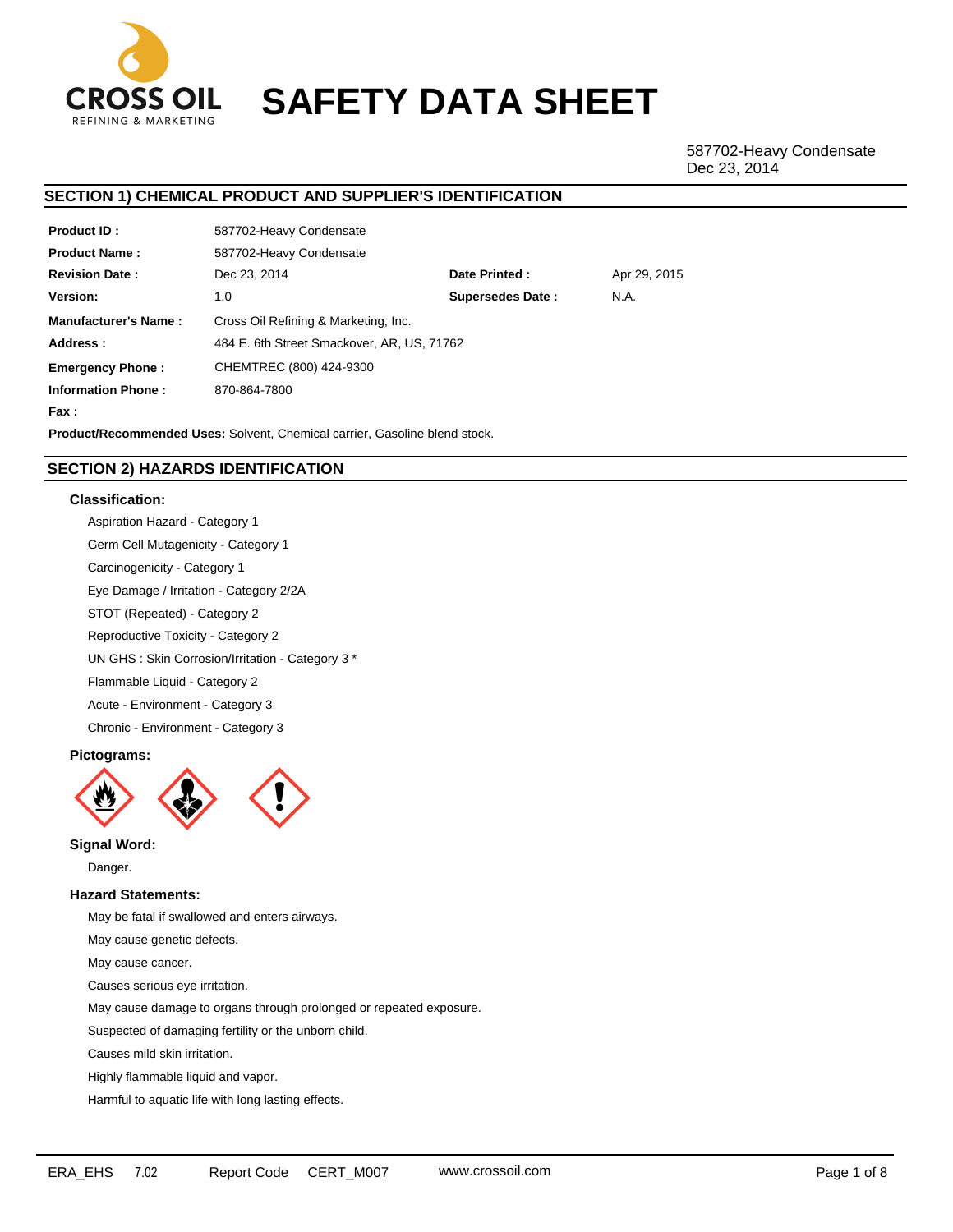## **Precautionary Statements - General:**

Read label before use.

If medical advice is needed, have product container or label at hand.

Keep out of reach of children.

### **Precautionary Statements - Prevention:**

Obtain special instructions before use.

Do not handle until all safety precautions have been read and understood.

Use only outdoors or in a well-ventilated area.

Do not breathe fume/ mist/ vapours/ spray.

Wash thoroughly after handling.

Wear protective gloves/ protective clothing/ eye protection/ face protection.

Keep away from heat, hot surfaces, sparks, open flames and other ignition sources. No smoking.

Ground/bond container and receiving equipment.

Use explosion-proof equipment.

Keep container tightly closed.

Use only non-sparking tools.

Take action to prevent static discharges.

Avoid release to the environment.

## **Precautionary Statements - Response:**

IF SWALLOWED: Immediately call a POISON CENTER/doctor.

Do NOT induce vomiting.

IF IN EYES: Rinse cautiously with water for several minutes. Remove contact lenses, if present and easy to do. Continue rinsing.

If eye irritation persists get medical advice/attention.

If skin irritation occurs: Get medical advice/attention.

Specific treatment (If applicable, see information on label)

IF exposed or concerned: Call a POISON CENTER/doctor.

IF ON SKIN (or hair): Take off immediately all contaminated clothing. Rinse skin with water or shower.

In case of fire: Use water,dry chemical, foam or carbon dioxide to extinguish.

## **Precautionary Statements - Storage:**

Store in a well ventilated place. Keep cool.

Store locked up.

## **Precautionary Statements - Disposal:**

Dispose of contents/container to disposal recycling center. Under RCRA it is the responsibility of the user of the product to determine at the time of disposal whether the product meets RCRA criteria for hazardous waste. Waste management should be in full compliance with federal, state and local laws.

## **SECTION 3) COMPOSITION / INFORMATION ON INGREDIENTS**

| <b>CAS</b>   | <b>Chemical Name</b> | % by Weight     |
|--------------|----------------------|-----------------|
| 0008030-30-6 | <b>NAPHTHA</b>       | 82% - 100%      |
| 0000111-65-9 | <b>OCTANE</b>        | $1\% - 2\%$     |
| 0000108-38-3 | M-XYLENE             | $0.1\% - 2.6\%$ |
| 0000108-88-3 | <b>TOLUENE</b>       | $0.1\% - 2.5\%$ |
| 0000111-84-2 | <b>NONANE</b>        | $0.1\% - 1.9\%$ |
|              |                      |                 |

# **SECTION 4) FIRST-AID MEASURES**

## **Inhalation:**

Remove source of exposure or move person to fresh air and keep comfortable for breathing. Get medical advice/attention if you feel unwell (headache, nausea, drowsiness etc.) or are concerned.

**Eye Contact:**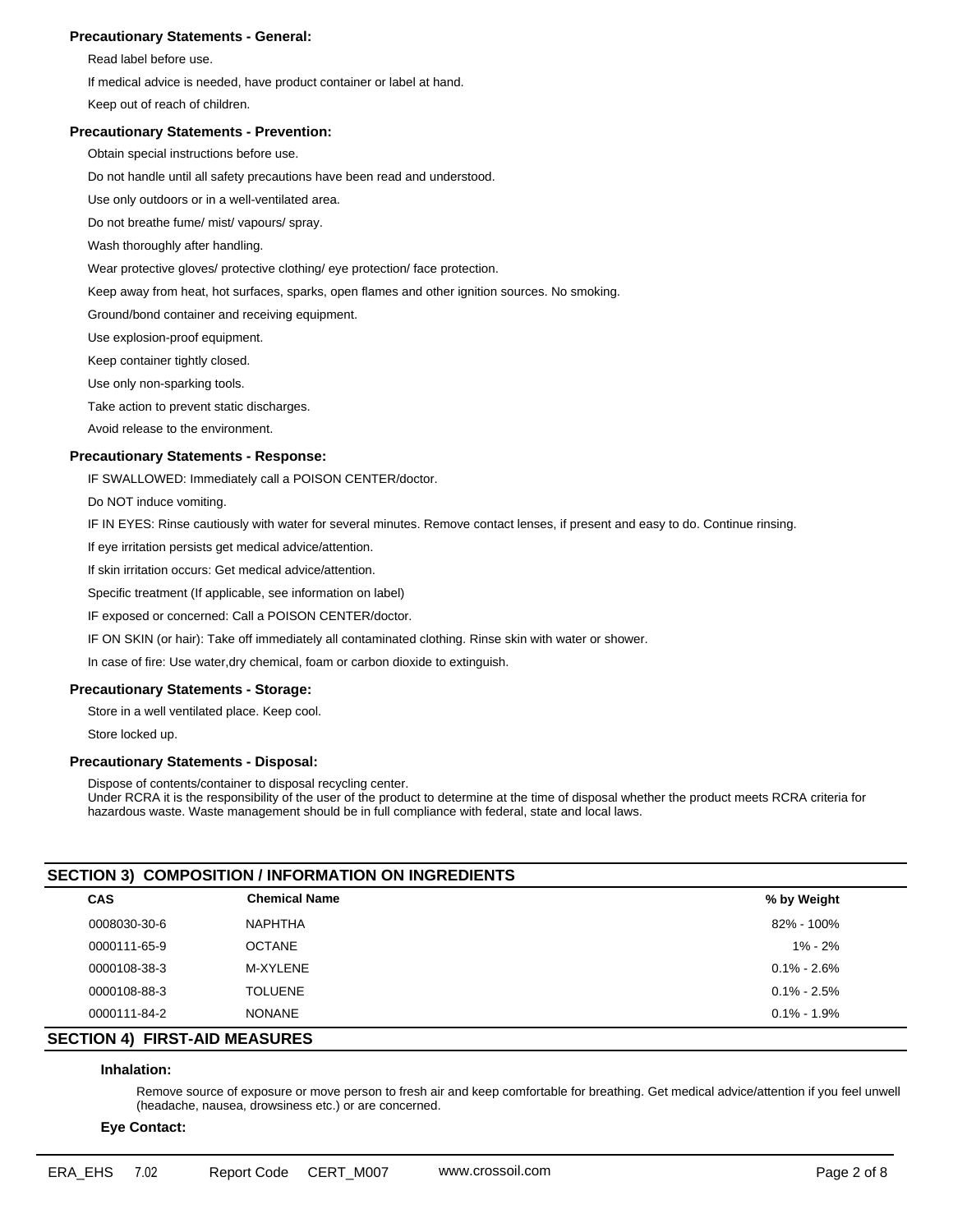Rinse eyes cautiously with lukewarm, gently flowing water for several minutes, while holding the eyelids open. Remove contact lenses, if present and easy to do. Continue rinsing for a duration of 15-20 minutes. Take care not to rinse contaminated water into the unaffected eye or onto the face. If eye irritation persists: Get medical advice/attention.

### **Skin Contact:**

Take off contaminated clothing, shoes and leather goods (e.g. watchbands, belts). Wash with plenty of lukewarm, gently flowing water for a duration of 15-20 minutes. If skin irritation occurs: Get medical advice/attention. Store contaminated clothing under water and wash before re-use.

## **Ingestion:**

Immediately call a POISON CENTER/doctor. Do NOT induce vomiting. If vomiting occurs naturally, lie on your side, in the recovery position.

If more than several mouthfuls have been swallowed, give two glasses of water (16 Oz.).

If exposed or concerned: Get medical advice/attention.

## **Notes:**

High velocity injection of grease under the skin may result in serious injury. If left untreated, the affected area is subject to infection, disfigurement, lack of blood circulation and may require amputation. When dispensed by high-pressure equipment, this material can easily penetrate the skin and leave a bloodless puncture wound. Material injected into a finger can be deposited into the palm of the hand and in rare occasions up to the elbow. Within 24 to 48 hours the patient may experience swelling, discoloration, and throbbing pain in the affected area. Immediate treatment by a surgical specialist is recommended.

# **SECTION 5) FIRE-FIGHTING MEASURES**

### **Suitable Extinguishing Media:**

Dry chemical, foam, or carbon dioxide is recommended. Water spray is recommended to cool or protect exposed materials or structures. Carbon dioxide can displace oxygen. Use caution when applying carbon dioxide in confined spaces. Simultaneous use of foam and water on the same surface is to be avoided as water destroys the foam. Water or foam may cause frothing. If leak or spill has not ignited, use water spray to cool the containers and to provide protection for personnel attempting to stop the leak.

## **Unsuitable Extinguishing Media:**

Do not use water in a jet.

#### **Specific Hazards in Case of Fire:**

Hazardous combustion products may include: Toxic levels of carbon monoxide, carbon dioxide, irritating aldehydes and ketones.

Vapors are heavier than air and may travel long distances to a point of ignition and flash back.

#### **Fire-fighting Procedures:**

Isolate immediate hazard area and keep unauthorized personnel out. Stop spill/release if it can be done safely. Stay upwind and avoid smoke and fumes. Move undamaged containers from immediate hazard area if it can be done safely. Water spray may be useful in minimizing or dispersing vapors and to protect personnel.

Dispose of fire debris and contaminated extinguishing water in accordance with official regulations.

#### **Special protective actions:**

Wear protective pressure self-contained breathing apparatus (SCBA) and full turnout gear.

# **SECTION 6) ACCIDENTAL RELEASE MEASURES**

## **Emergency Procedure:**

Immediately turn off or isolate any source of ignition. Keep unnecessary people away; isolate hazard area and deny entry. Do not touch or walk through spilled material. Clean up immediately. Contain spill. Collect with absorbent, non-combustible, inert material such as sand, sawdust,etc. , into suitable containers. Dispose off according to federal, state and local regulations. Local authorities should be advised if significant spillages cannot be contained.

#### **Recommended equipment:**

Positive pressure, full-facepiece self-contained breathing apparatus (SCBA), or positive pressure supplied air respirator with escape SCBA (NIOSH approved).

#### **Personal Precautions:**

Avoid breathing vapor.

ELIMINATE all ignition sources (no smoking, flares, sparks or flames in immediate area). Use explosive proof equipment. Avoid contact with skin and eyes. Do not touch damaged containers or spilled materials unless wearing appropriate protective clothing.

#### **Environmental Precautions:**

Prevent further leakage or spillage if safe to do so. Do not let product enter drains/surface waters/ groundwater. Retain and dispose of contaminated wash water. Discharge into the environment must be avoided.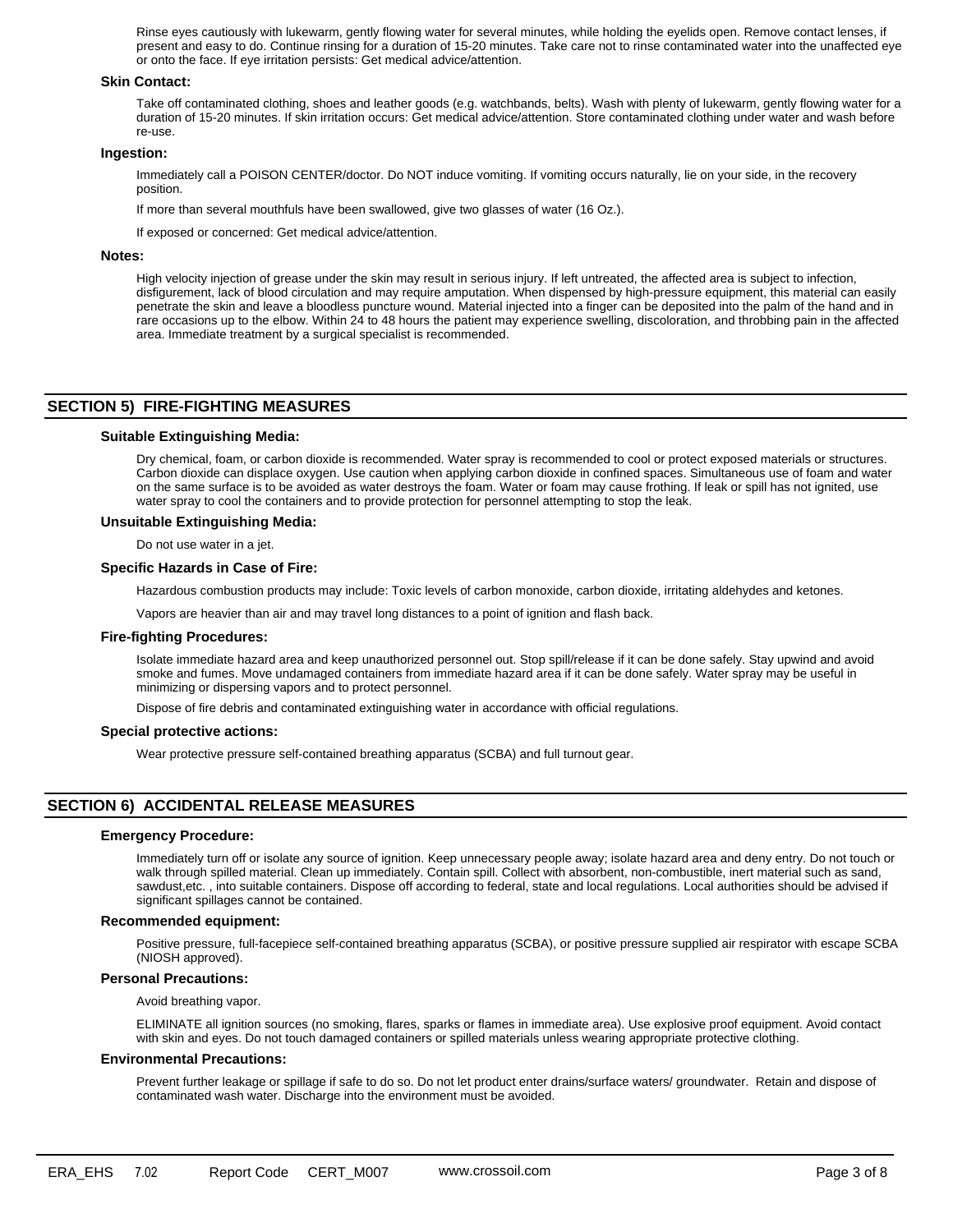# **SECTION 7) HANDLING AND STORAGE**

#### **General:**

Wash hands after use. Do not get in eyes, on skin or on clothing. Do not breathe vapors or mists. Use good personal hygiene practices. Eating, drinking and smoking in work areas is prohibited. Remove contaminated clothing and protective equipment before entering eating areas.

### **Ventilation Requirements:**

Use only with adequate ventilation to control air contaminants to their exposure limits. The use of local ventilation is recommended to control emissions near the source, especially when vapor or mist is generated when material is heated or handled. Use explosion-proof ventilation equipment.

### **Storage Room Requirements:**

Keep container(s) tightly closed and properly labeled. Store in cool, dry, well-ventilated areas away from heat, direct sunlight, strong oxidizers and any incompatibilities. Store in approved containers and protect against physical damage. Keep containers securely sealed when not in use. Indoor storage should meet OSHA standards and appropriate fire codes. Containers that have been opened must be carefully resealed to prevent leakage. Empty containers retain residue and may be dangerous.

Ground and bond containers and receiving equipment. Avoid static electricity by grounding.

Minimum feasible handling temperature should be maintained. Periods of exposure to high temperature should be minimized. Water contamination should be avoided.

Use non-sparking ventilation systems, approved explosion-proof equipment and intrinsically safe electrical systems in areas where this product is used and stored.

# **SECTION 8) EXPOSURE CONTROLS/PERSONAL PROTECTION**

### **Appropriate Engineering Controls:**

Provide exhaust ventilation or other engineering controls to keep the airborne concentrations of vapors below their respective threshold limit value.

#### **Skin protection:**

Use of gloves approved to relevant standards made from the following materials may provide suitable chemical protection: PVC, neoprene or nitrile rubber gloves. Suitability and durability of a glove is dependent on usage, e.g. frequency and duration of contact, chemical resistance of glove material, glove thickness, dexterity. Always seek advice from glove suppliers. Contaminated gloves should be replaced. Use of an apron and over- boots of chemically impervious materials such as neoprene or nitrile rubber is recommended to avoid skin sensitization.The type of protective equipment must be selected according to the concentration and amount of the dangerous substance at the specific workplace.

Launder soiled clothes or properly disposed of contaminated material, which cannot be decontaminated.

#### **Eye protection:**

Wear eye protection with side shields or goggles. Wear indirect-vent, impact and splash resistant goggles when working with liquids.If additional protection is needed for entire face, use in combination with a face shield.

#### **Respiratory protection:**

If engineering controls do not maintain airborne concentrations to a level which is adequate to protect worker, a respiratory protection program that meets or is equivalent to OSHA 29 CFR 1910.134 and ANSI Z88.2 should be followed. Check with respiratory protective equipment suppliers. Where air-filtering respirators are suitable, select an appropriate combination of mask and filter. Select a filter suitable for combined particulate/organic gases and vapours.

Toxic to aquatic life

| Chemical Name  | <b>OSHA</b><br>TWA<br>(ppm) | <b>OSHA</b><br>TWA<br>(mg/m3) | <b>OSHA</b><br><b>STEL</b><br>(ppm) | <b>OSHA</b><br><b>STEL</b><br>(mg/m3) | OSHA-<br>Tables-<br>Z1,2,3 | <b>OSHA</b><br>√Carcinogen | <b>OSHA</b><br><b>Skin</b><br>designation | <b>NIOSH</b><br><b>TWA</b><br>(ppm) | <b>NIOSH</b><br>TWA<br>(mg/m3) | <b>NIOSH</b><br><b>STEL</b><br>(ppm) | <b>NIOSH</b><br><b>STEL</b><br>(mg/m3) | <b>NIOSH</b><br>Carcinogen |
|----------------|-----------------------------|-------------------------------|-------------------------------------|---------------------------------------|----------------------------|----------------------------|-------------------------------------------|-------------------------------------|--------------------------------|--------------------------------------|----------------------------------------|----------------------------|
| M-XYLENE       | 100                         | 435                           |                                     |                                       |                            |                            |                                           | 100                                 | 435                            | 150                                  | 655                                    |                            |
| <b>NAPHTHA</b> | 100                         | 400                           |                                     |                                       |                            |                            |                                           | 100                                 | 400                            |                                      |                                        |                            |
| <b>NONANE</b>  |                             |                               |                                     |                                       |                            |                            |                                           | 200                                 | 1050                           |                                      |                                        |                            |
| <b>OCTANE</b>  | 500                         | 2350                          |                                     |                                       |                            |                            |                                           | 75                                  | 350                            |                                      |                                        |                            |
| <b>TOLUENE</b> | $200 (a)$ /<br>300 ceiling  | 0.2                           | 500ppm<br>/10 minutes<br>(a)        |                                       | 1,2                        |                            |                                           | 100                                 | 375                            | 150                                  | 560                                    |                            |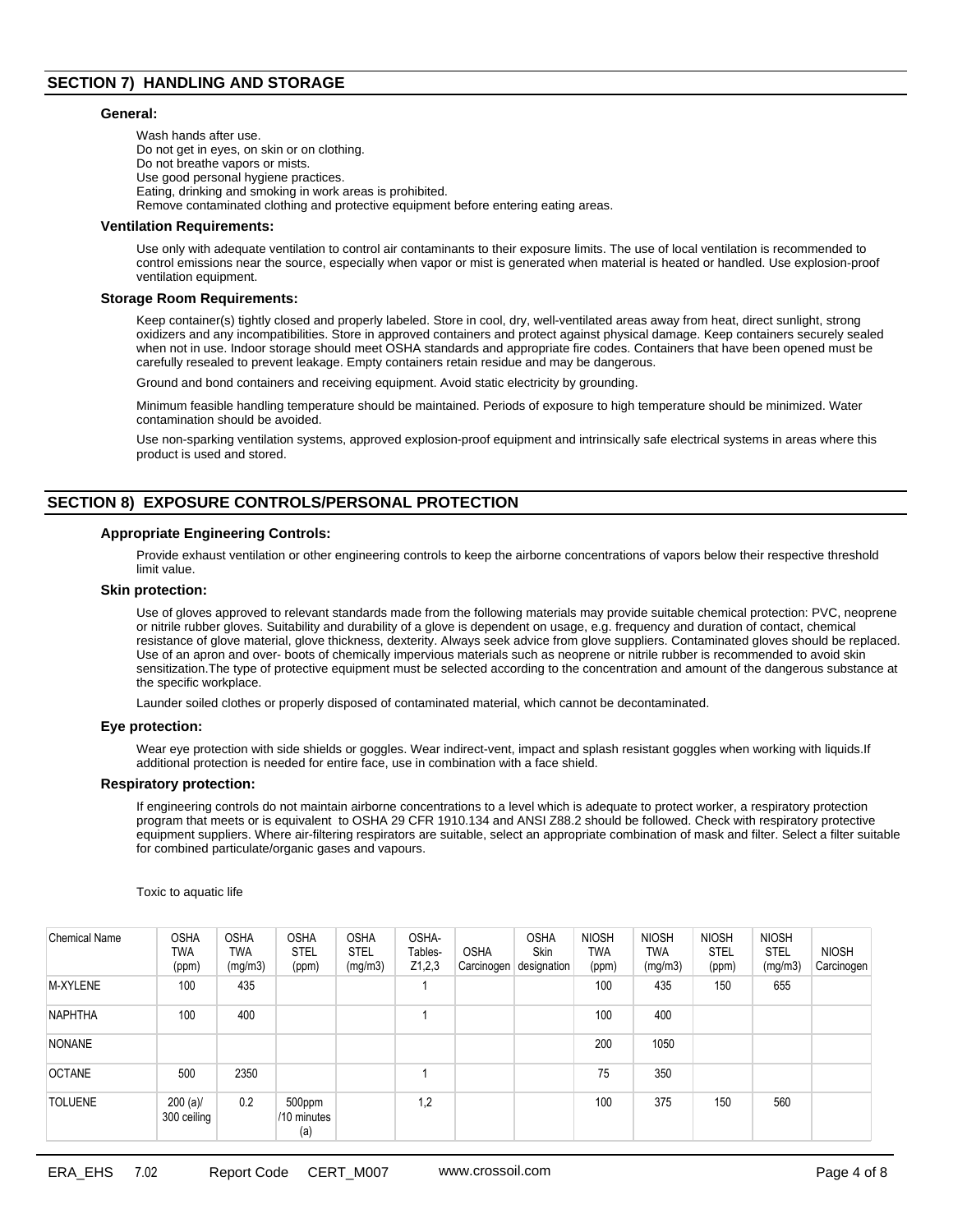| <b>Chemical Name</b> | <b>ACGIH</b><br><b>TWA</b><br>(ppm) | <b>ACGIH</b><br><b>TWA</b><br>(mg/m3) | <b>ACGIH</b><br><b>STEL</b><br>(ppm) | <b>ACGIH</b><br><b>STEL</b><br>(mg/m3) | <b>ACGIH</b><br>Carcinogen | <b>ACGIH</b><br><b>Notations</b> | <b>ACGIH</b><br><b>TLV Basis</b>                           |
|----------------------|-------------------------------------|---------------------------------------|--------------------------------------|----------------------------------------|----------------------------|----------------------------------|------------------------------------------------------------|
| M-XYLENE             | 100                                 | 434                                   | 150                                  | 651                                    | A4                         | A4; BEI                          | URT & eye<br>irr; CNS<br>impair                            |
| <b>NAPHTHA</b>       |                                     |                                       |                                      |                                        |                            |                                  |                                                            |
| <b>NONANE</b>        | 200                                 | 1050                                  |                                      |                                        |                            |                                  | CNS impair                                                 |
| <b>OCTANE</b>        | 300                                 | 1400                                  |                                      |                                        |                            |                                  | URT in                                                     |
| <b>TOLUENE</b>       | 20                                  | 0.2                                   |                                      |                                        | A4                         | A4; BEI                          | Visual<br>impair;<br>female<br>repro;<br>pregnancy<br>loss |

# **SECTION 9) PHYSICAL AND CHEMICAL PROPERTIES**

# **Physical and Chemical Properties**

| Density                      | 6.27579 lb/gal                                |  |  |  |
|------------------------------|-----------------------------------------------|--|--|--|
| % Solids By Weight           | 0.00000%                                      |  |  |  |
| Density VOC                  | 6.27579 lb/gal                                |  |  |  |
| % VOC                        | 100.00000%                                    |  |  |  |
| <b>VOC Actual</b>            | 6.27579 lb/gal                                |  |  |  |
| <b>VOC Actual</b>            | 752.02836 g/l                                 |  |  |  |
| <b>Specific Gravity</b>      | 0.75201                                       |  |  |  |
| Appearance                   | Light amber liquid                            |  |  |  |
| Odor Threshold               | N.A.                                          |  |  |  |
| <b>Odor Description</b>      | Mild hydrocarbon odor                         |  |  |  |
| pH                           | N.A.                                          |  |  |  |
| Flammability                 | Flashpoint at or above 73 °F and below 100 °F |  |  |  |
| Flash Point Symbol           | $\,<\,$                                       |  |  |  |
| Flash Point                  | 75 °F                                         |  |  |  |
| Lower Explosion Level        | N.A.                                          |  |  |  |
| <b>Upper Explosion Level</b> | N.A.                                          |  |  |  |
| Vapor Pressure               | 103.43 mmHg @ 75 °F                           |  |  |  |
| Vapor Density                | $1+$                                          |  |  |  |
| <b>Water Solubility</b>      | Insoluble                                     |  |  |  |
| Viscosity                    | N.A.                                          |  |  |  |
| <b>Freezing Point</b>        | N.A.                                          |  |  |  |
| <b>Melting Point</b>         | N.A.                                          |  |  |  |
| Low Boiling Point            | N.A.                                          |  |  |  |
| High Boiling Point           | N.A.                                          |  |  |  |
| Auto Ignition Temp           | N.A.                                          |  |  |  |
| Decomposition Pt             | N.A.                                          |  |  |  |
| <b>Evaporation Rate</b>      | N.A.                                          |  |  |  |
| Coefficient Water/Oil        | N.A.                                          |  |  |  |

# **SECTION 10) STABILITY AND REACTIVITY**

# **Stability:**

Stable

# **Hazardous Polymerization:**

Will not occur.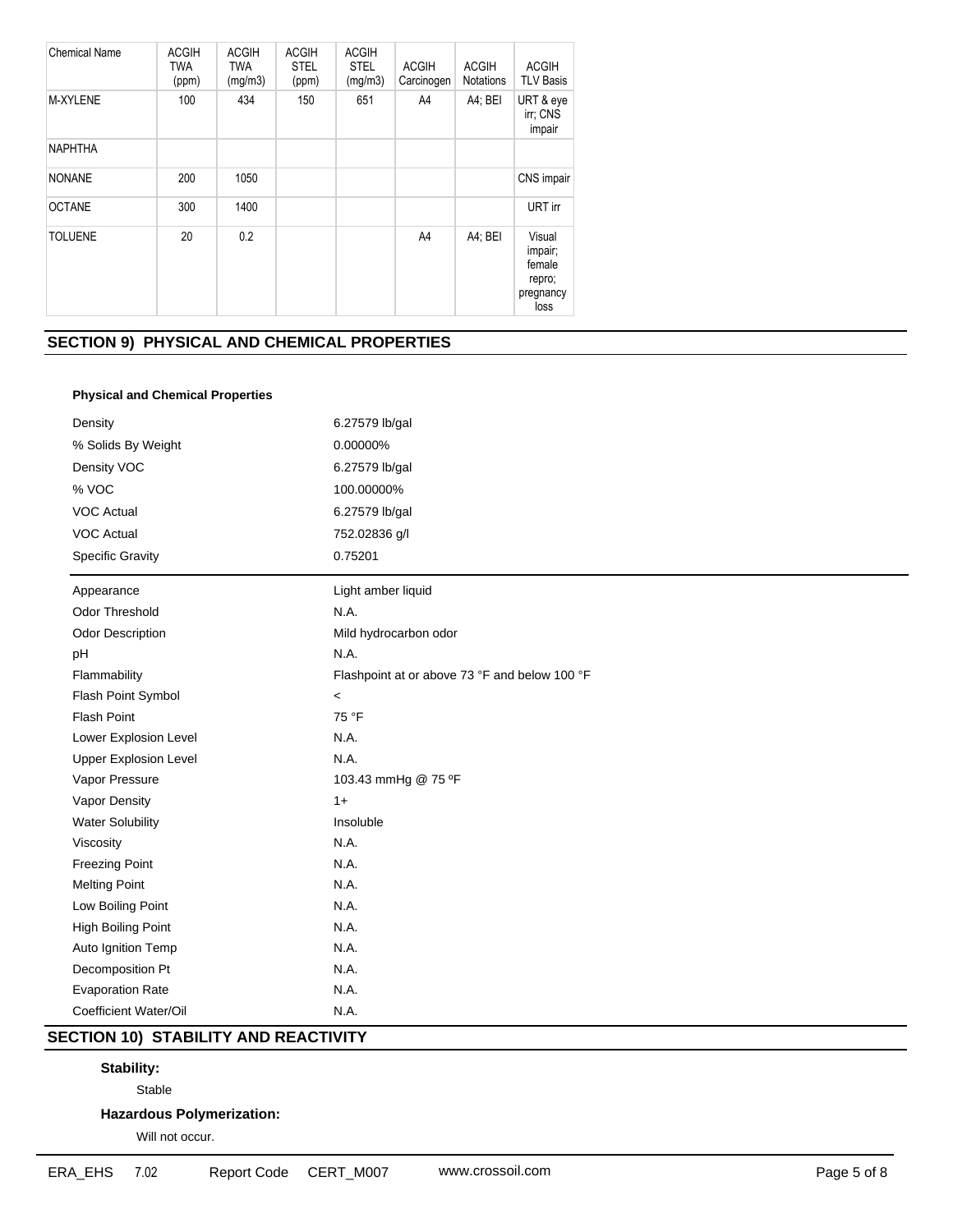## **Incompatible Materials:**

Reacts violently with strong oxidizers.

## **Conditions to Avoid:**

Avoid heat, flame, and contact with strong oxidizing agents.

#### **Hazardous Decomposition Products:**

Evolves toxic levels of carbon monoxide, carbon dioxide, irritating aldehydes and ketones when heated to combustion.

# **SECTION 11) TOXICOLOGICAL INFORMATION**

## **Acute Toxicity:**

May produce dizziness and nausea.

If inhaled, large amounts may cause nausea and vomiting.

## **Skin Corrosion/Irritation:**

Causes mild skin irritation.

#### **Serious Eye Damage/Irritation:**

Causes serious eye irritation.

#### **Carcinogenicity:**

May cause cancer.

#### **Germ Cell Mutagenicity:**

May cause genetic defects.

## **Reproductive Toxicity:**

Suspected of damaging fertility or the unborn child.

#### **Specific Target Organ Toxicity - Single Exposure:**

No data available.

#### **Specific Target Organ Toxicity - Repeated Exposure:**

May cause damage to organs through prolonged or repeated exposure.

### **Respiratory or Skin Sensitization:**

No data available.

## **Aspiration Hazard:**

May be fatal if swallowed and enters airways.

Aspiration into the lungs when swallowed or vomited may cause chemical pneumonitis which can be fatal.

0008030-30-6 NAPHTHA

#### LD50 (oral,rat): >5 gm/kg

0000108-88-3 TOLUENE LC50 (rat): 8800 ppm (4-hour exposure) (2) LC50 (rat): 6000 ppm (6-hour exposure) (3) LD50 (oral, rat): 2600 to 7500 mg/kg (3,5,11,17) LD50 (oral, neonatal rat): less than 870 mg/kg (3) LD50 (dermal, rabbit): 12,225 mg/kg (reported as 14.1 ml/kg) (1) 0000108-38-3 M-XYLENE LC50 (rat): 7330 ppm (4-hour exposure); cited as 5984 ppm (6-hour exposure) (3,17) LC50 (mouse): 6450 ppm (4-hour exposure); cited as 5267 ppm (6-hour exposure) (3)

LD50 (oral, rat): 5011 mg/kg (3); 6660 mg/kg (3) LD50 (dermal, rabbit): 12180 mg/kg (3,17)

0000111-65-9 OCTANE

LC50 (rat): 28,438 ppm (118,000 mg/m3); 4-hr exposure (unconfirmed).(10)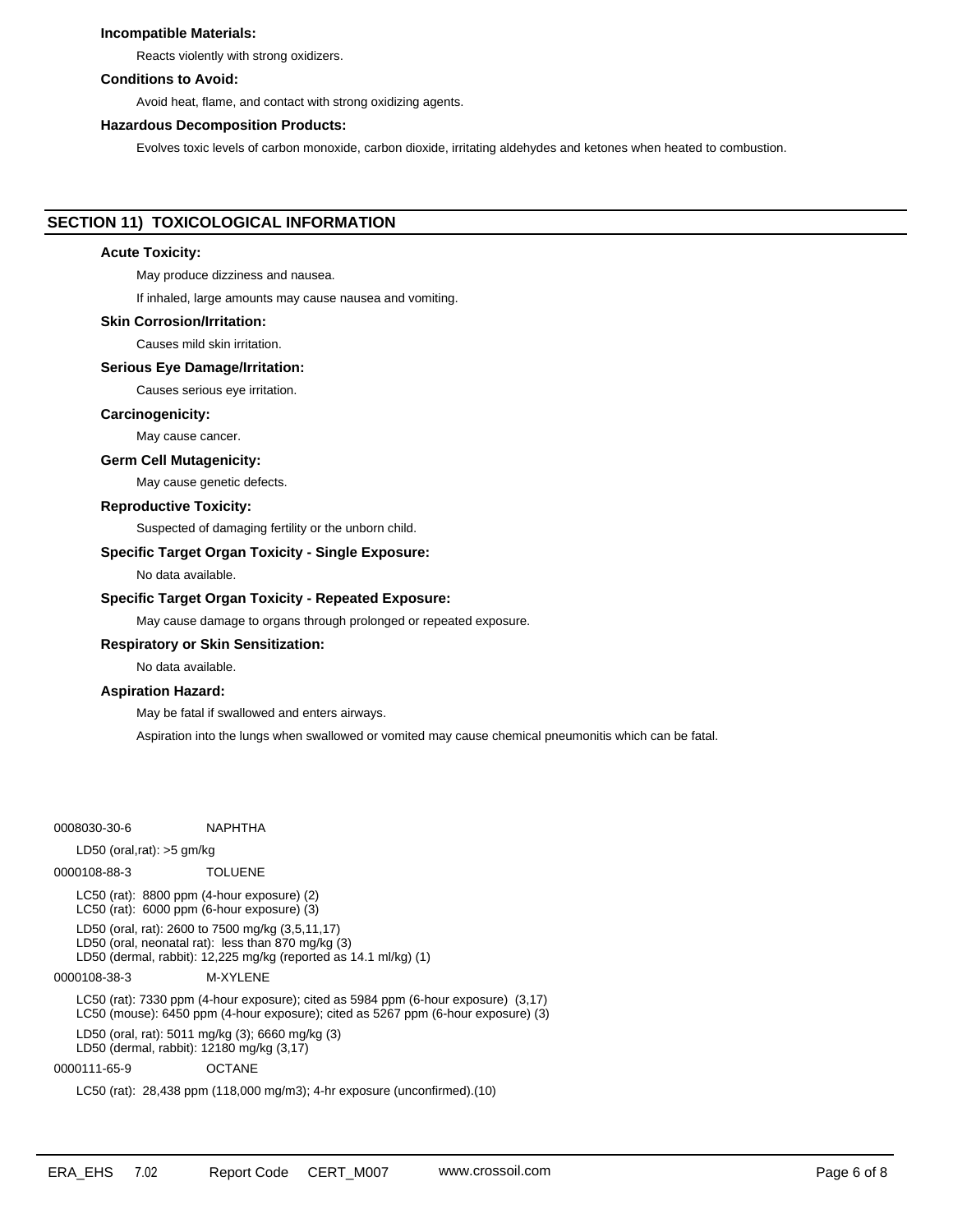## 0000111-84-2 NONANE

LC50 (inhalation, rat): 3200 ppm (4-hr exposure) (1,9)

LD50 (oral, rat): Greater than 15 g/kg (4)

## Chronic Exposure

0000108-88-3 TOLUENE

TERATOGENIC EFFECTS:Toluene has been Classified as POSSIBLE for humans.

#### Potential Health Effects - Miscellaneous

0000108-88-3 TOLUENE

Increased susceptibility to the effects of this material may be observed in people with preexisting disease of any of the following: central nervous system, kidneys, liver, respiratory system, skin. Can be absorbed through the skin in harmful amounts. Recurrent overexposure may result in liver and kidney injury. High airborne levels have produced irregular heart beats in animals and occasional palpitations in humans. Rats exposed to very high airborne levels have exhibited high frequency hearing deficits. The significance of this to man is unknown. WARNING: This chemical is known to the State of California to cause birth defects or other reproductive harm.

# **SECTION 12) ECOLOGICAL INFORMATION**

### **Toxicity:**

Harmful to aquatic life with long lasting effects.

Product may coat gill structures resulting in suffocation if spilled in shallow, running water. Product may be moderately toxic to amphibians by preventing dermal respiration.

If applied to leaves, this product may kill grasses and small plants by interfering with transpiration and respiration.

This product may cause gastrointestinal distress in birds and mammals through ingestion.

### **Persistence and Degradability:**

Is rapidly biodegradable. Biodegradation is possible with 100 to 120 days in aerobic environments at temperatures above 70 °F (21 °C).

#### **Bio-accumulative Potential:**

No data available.

## **Mobility in Soil:**

No data available.

### **Other Adverse Effects:**

No data available.

# **SECTION 13) DISPOSAL CONSIDERATIONS**

#### **Waste Disposal:**

Under RCRA it is the responsibility of the user of the product to determine at the time of disposal whether the product meets RCRA criteria for hazardous waste. Waste management should be in full compliance with federal, state and local laws.

Empty Containers retain product residue which may exhibit hazards of material, therefore do not pressurize, cut, glaze, weld or use for any other purposes. Return drums to reclamation centers for proper cleaning and reuse.

## **SECTION 14) TRANSPORT INFORMATION**

# **U.S. DOT Information:**

Proper Shipping Name: Naphtha Identification Number: UN 1255, PG II, Placarded Flammable Hazard Classification: Class 3 Other: See 49 CFR for additional requirements for descriptions, allowed modes of transport and packaging. For more information concerning spills during transport, consult latest DOT Emergency Response Guidebook for Hazardous Materials Incidents, DOT P 5800.3.

## **IMDG Information:**

Proper Shipping Name: Naphtha Identification Number: UN 1255, PG II, Placarded Flammable Hazard Classification: Class 3

Marine Pollutant: No data available.

# **IATA Information:**

Proper Shipping Name: Naphtha Identification Number: UN 1255, PG II, Placarded Flammable Hazard Classification: Class 3